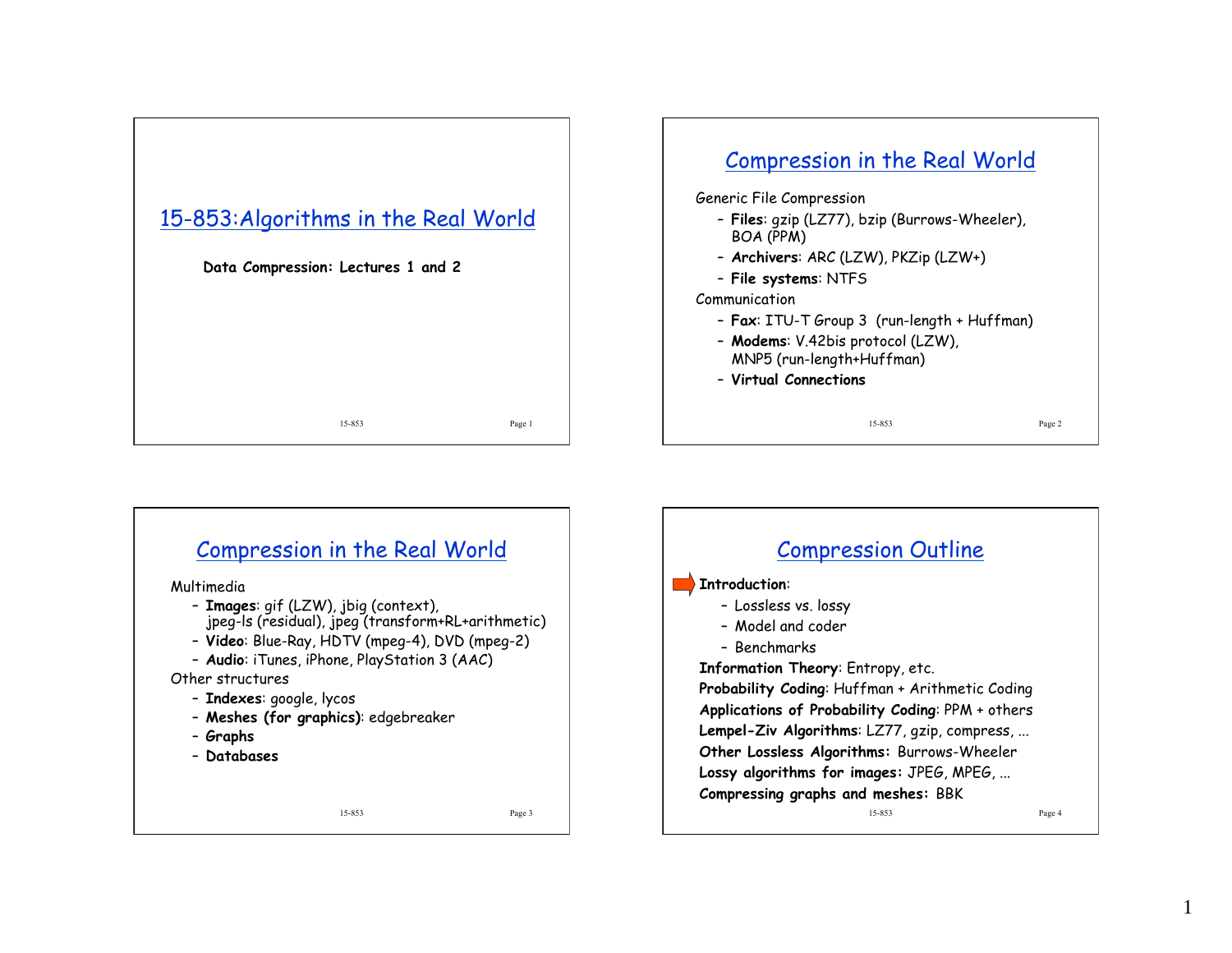



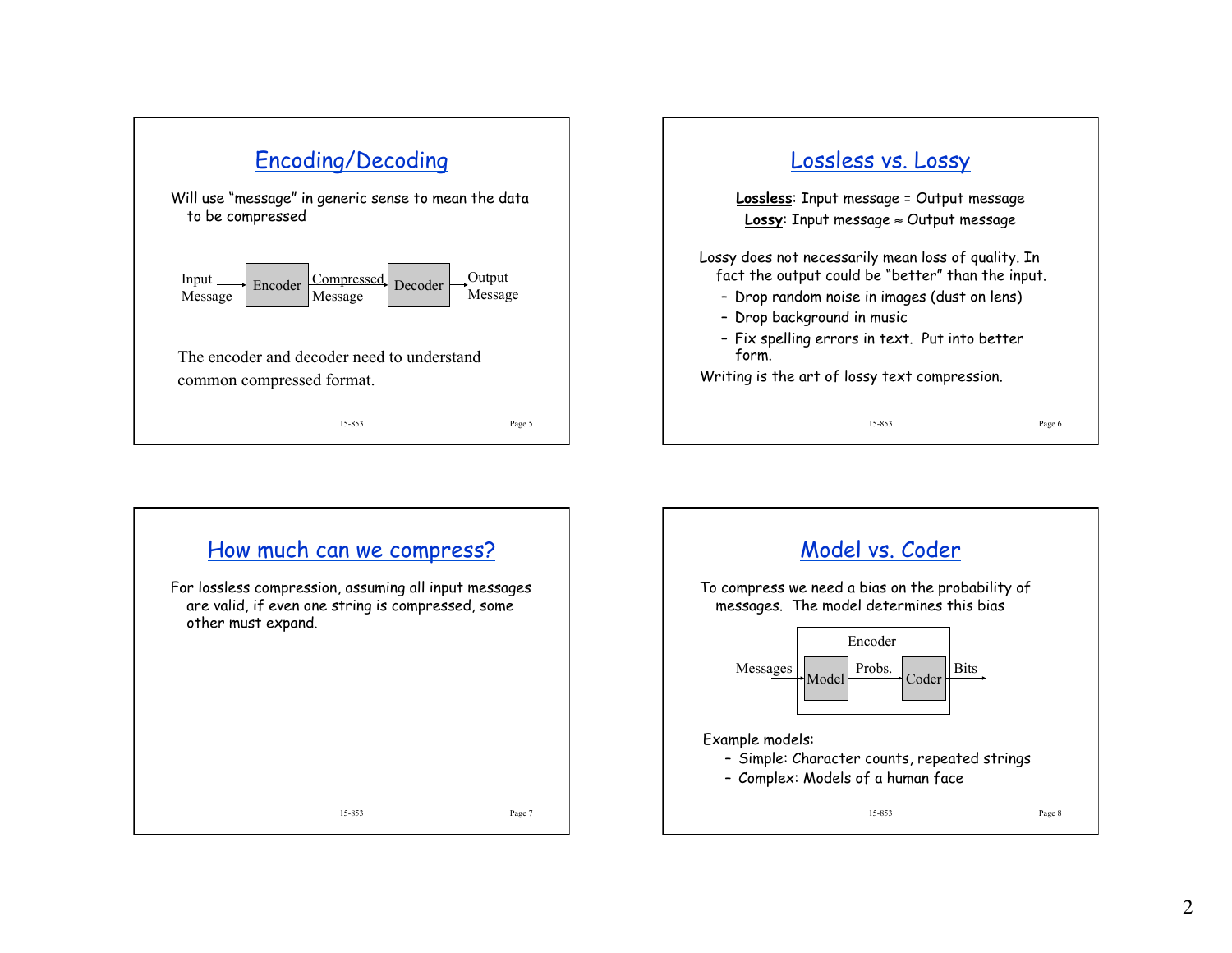## Quality of Compression

Runtime vs. Compression vs. Generality Several standard corpuses to compare algorithms

#### **e.g. Calgary Corpus**

2 books, 5 papers, 1 bibliography, 1 collection of news articles, 3 programs, 1 terminal session, 2 object files, 1 geophysical data, 1 bitmap bw image

The **Archive Comparison Test** and the **Large Text Compression Benchmark** maintain a comparison of a broad set of compression algorithms.

15-853 Page 9

#### Comparison of Algorithms

| Program     | Algorithm  | Time        |      | <b>BPC</b> Score |
|-------------|------------|-------------|------|------------------|
| <b>RK</b>   | $LZ + PPM$ | $111 + 115$ | 1.79 | 430              |
| <b>BOA</b>  | PPM Var.   | $94 + 97$   | 1.91 | 407              |
| <b>PPMD</b> | <b>PPM</b> | $11+20$     | 2.07 | 265              |
| <b>IMP</b>  | <b>BW</b>  | $10+3$      | 2.14 | 254              |
| <b>BZIP</b> | <b>BW</b>  | $20+6$      | 2.19 | 273              |
| <b>GZIP</b> | LZ77 Var.  | $19 + 5$    | 2.59 | 318              |
| LZ77        | LZ77       |             | 3.94 | ?                |

15-853 Page 10



# Information Theory

An interface between modeling and coding **Entropy** 

– A measure of information content

#### **Conditional Entropy**

– Information content based on a context

Entropy of the English Language

– How much information does each character in "typical" English text contain?

15-853 Page 12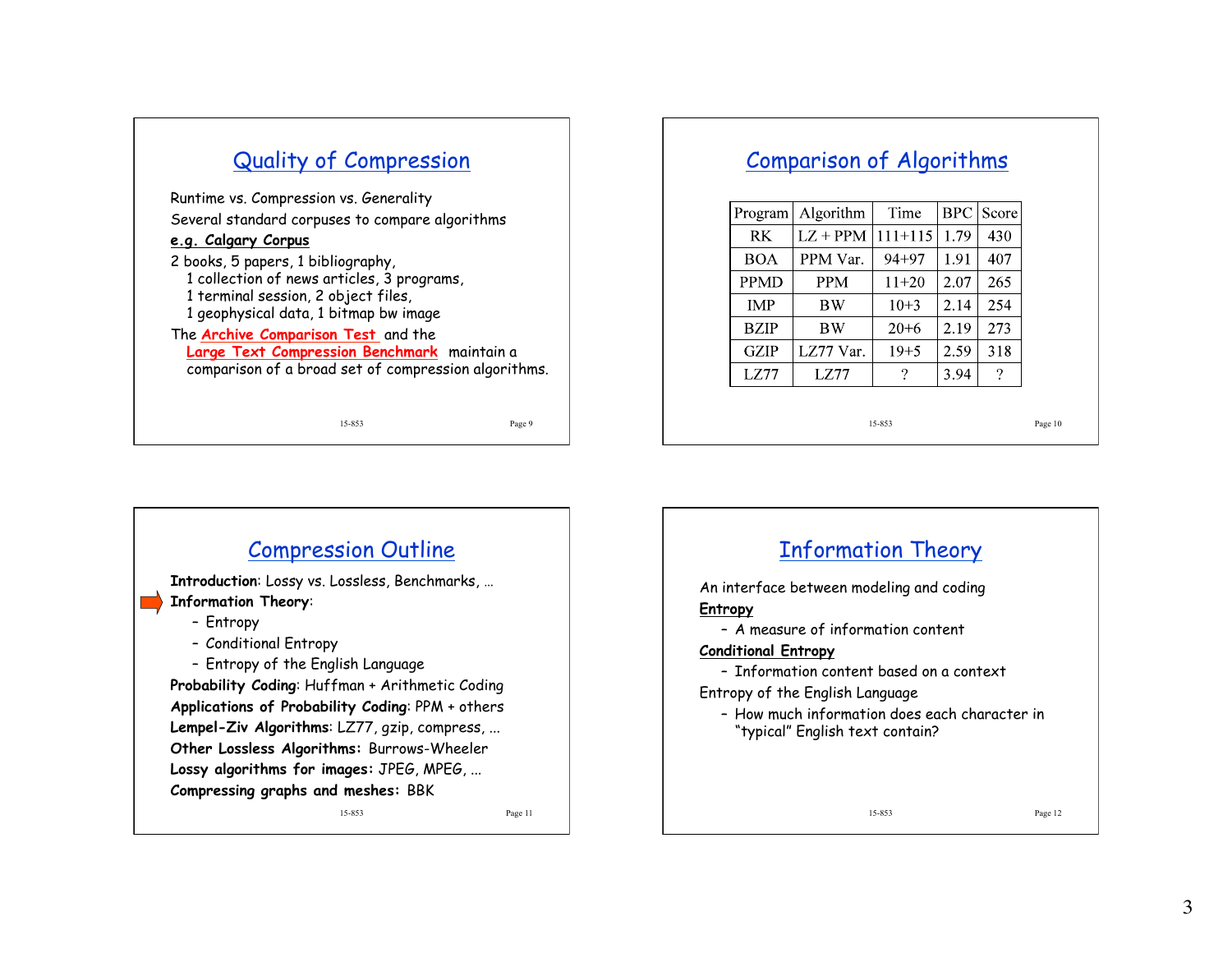

For a set of messages S with probability  $p(s)$ ,  $s \in S$ , the **self information** of s is:

$$
i(s) = \log \frac{1}{p(s)} = -\log p(s)
$$

 Measured in bits if the log is base 2. The lower the probability, the higher the information **Entropy** is the weighted average of self information.

$$
H(S) = \sum_{s \in S} p(s) \log \frac{1}{p(s)}
$$

15-853 Page 13

#### Entropy Example





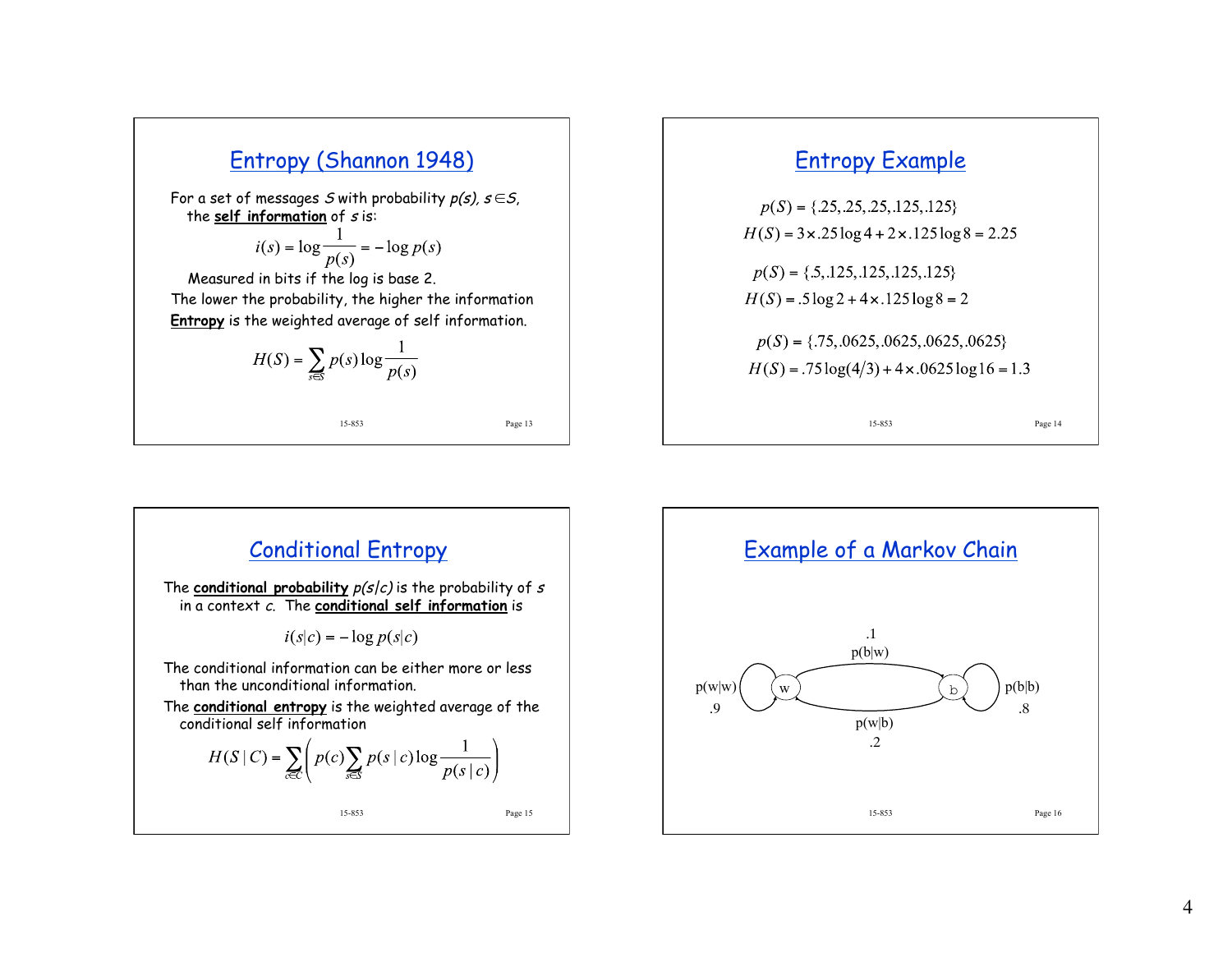### Entropy of the English Language

How can we measure the information per character? ASCII code = 7 Entropy = 4.5 (based on character probabilities) Huffman codes (average) = 4.7 Unix Compress = 3.5  $Gzip = 2.6$  $Bzip = 1.9$ Entropy = 1.3 (for "text compression test") Must be less than 1.3 for English language.

15-853 Page 17





#### 15-853 Page 20 Assumptions and Definitions Communication (or a file) is broken up into pieces called **messages**. Each message come from a <u>message set</u> *S = {s<sub>1</sub>,…,s<sub>n</sub>}* with a **probability distribution** p(s). Probabilities must sum to 1. Set can be infinite. **Code C(s):** A mapping from a message set to **codewords**, each of which is a string of bits **Message sequence:** a sequence of messages **Note:** Adjacent messages might be of a different types and come from a different probability distributions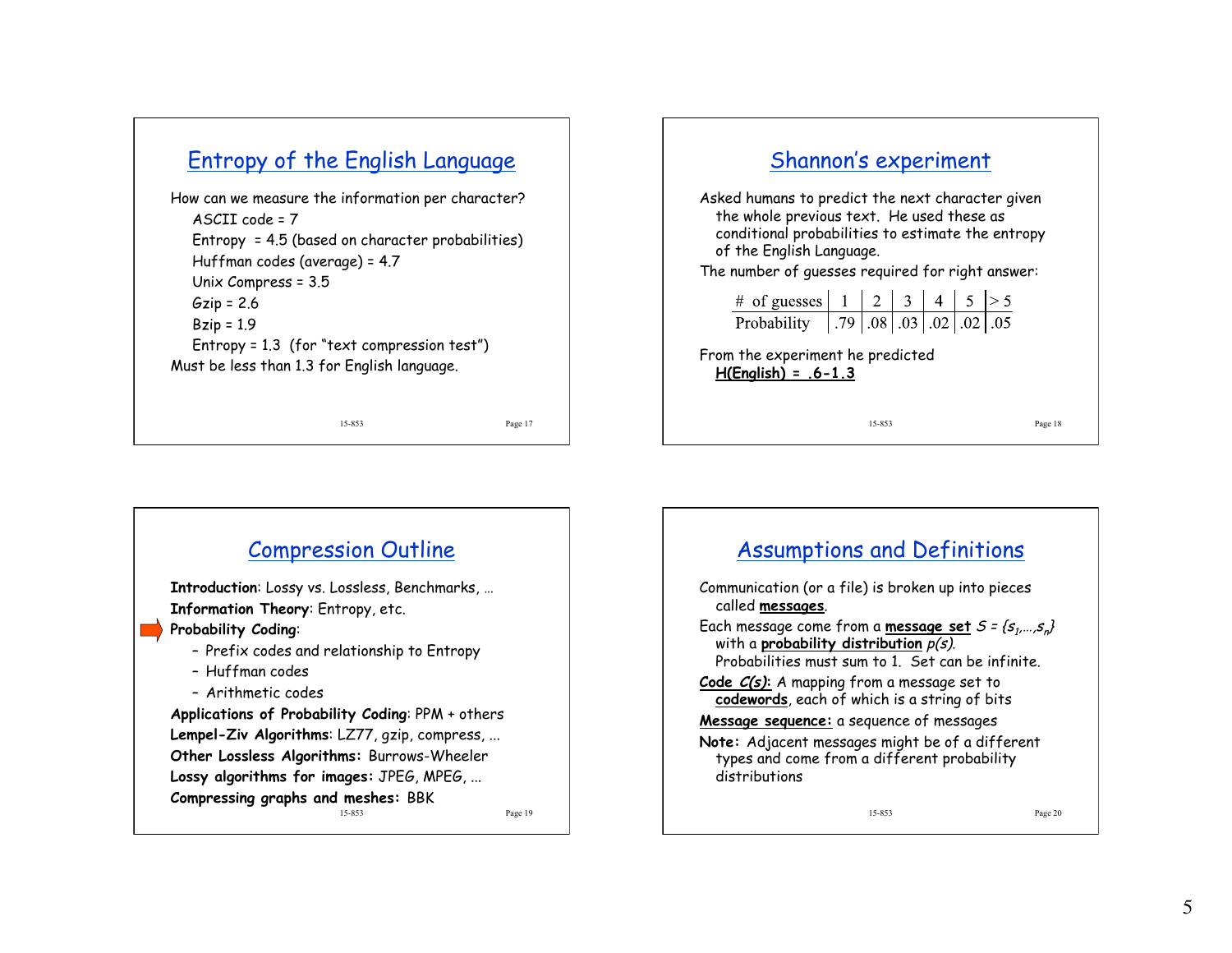|                                                                                                                                 |       |              |        | Discrete or Blended |  |         |  |
|---------------------------------------------------------------------------------------------------------------------------------|-------|--------------|--------|---------------------|--|---------|--|
| We will consider two types of coding:<br>Discrete: each message is a fixed set of bits<br>- Huffman coding, Shannon-Fano coding |       |              |        |                     |  |         |  |
|                                                                                                                                 | 01001 | 11           | 0001   |                     |  |         |  |
| message: 1 2 3 4                                                                                                                |       |              |        |                     |  |         |  |
| <b>Blended:</b> bits can be "shared" among messages<br>- Arithmetic coding                                                      |       | 010010111010 |        |                     |  |         |  |
| message: $1,2,3$ , and 4                                                                                                        |       |              | 15-853 |                     |  | Page 21 |  |
|                                                                                                                                 |       |              |        |                     |  |         |  |

## 15-853 Page 22 Uniquely Decodable Codes A **variable length code** assigns a bit string (codeword) of variable length to every message value e.g.  $a = 1$ ,  $b = 01$ ,  $c = 101$ ,  $d = 011$ What if you get the sequence of bits 1011 ? Is it aba, ca, or, ad? A **uniquely decodable code** is a variable length code in which bit strings can always be uniquely decomposed into its codewords.

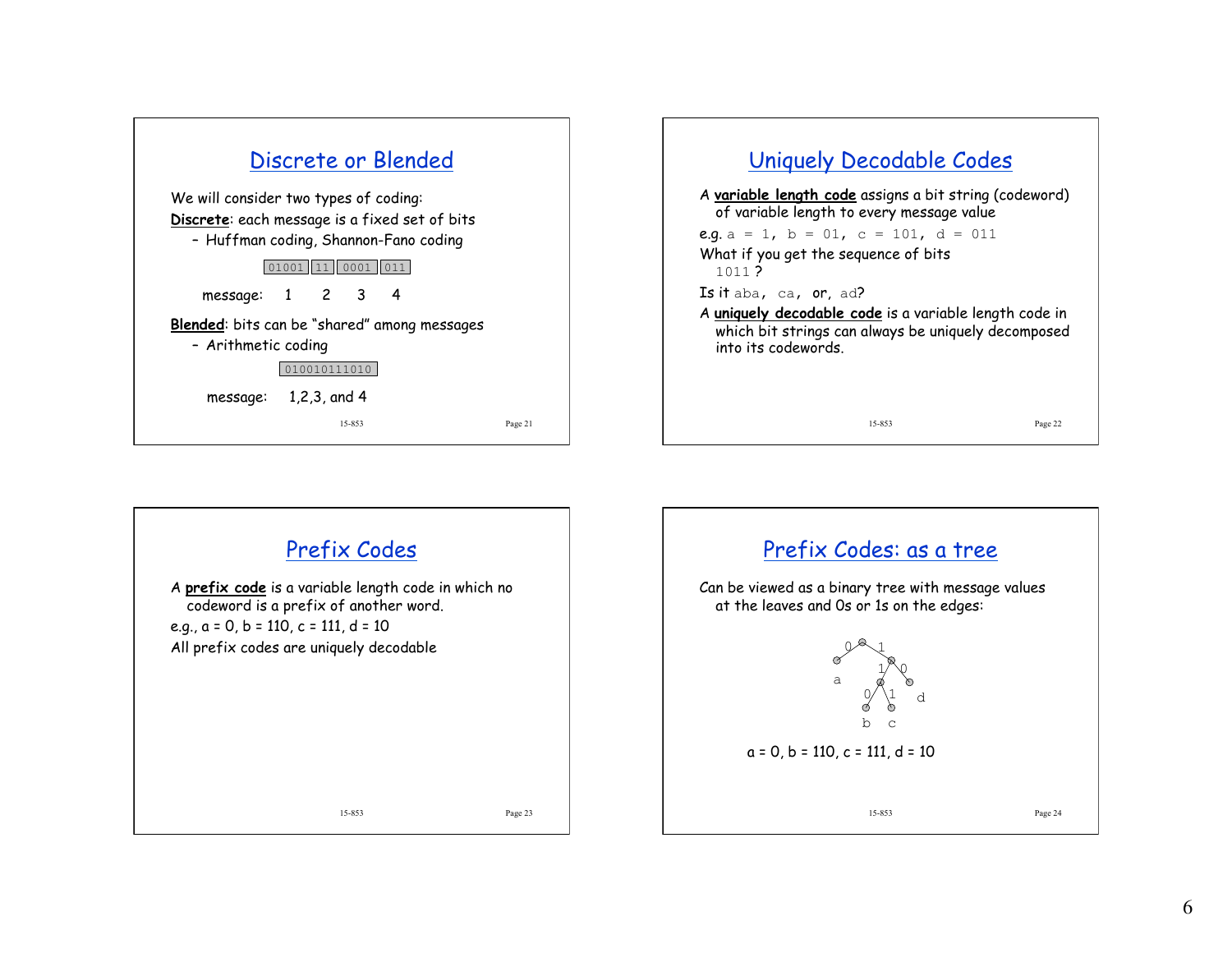| n | <b>Binary</b> | Unary       | Gamma        |
|---|---------------|-------------|--------------|
| 1 | 001           | 0           | $\mathbf{0}$ |
| 2 | 010           | 10          | 10 0         |
| 3 | .011          | 110         | 10 1         |
| 4 | .100          | <b>1110</b> | 110 00       |
| 5 | 101           | 11110       | 110 01       |
| 6 | .110          | 111110      | 110 10       |





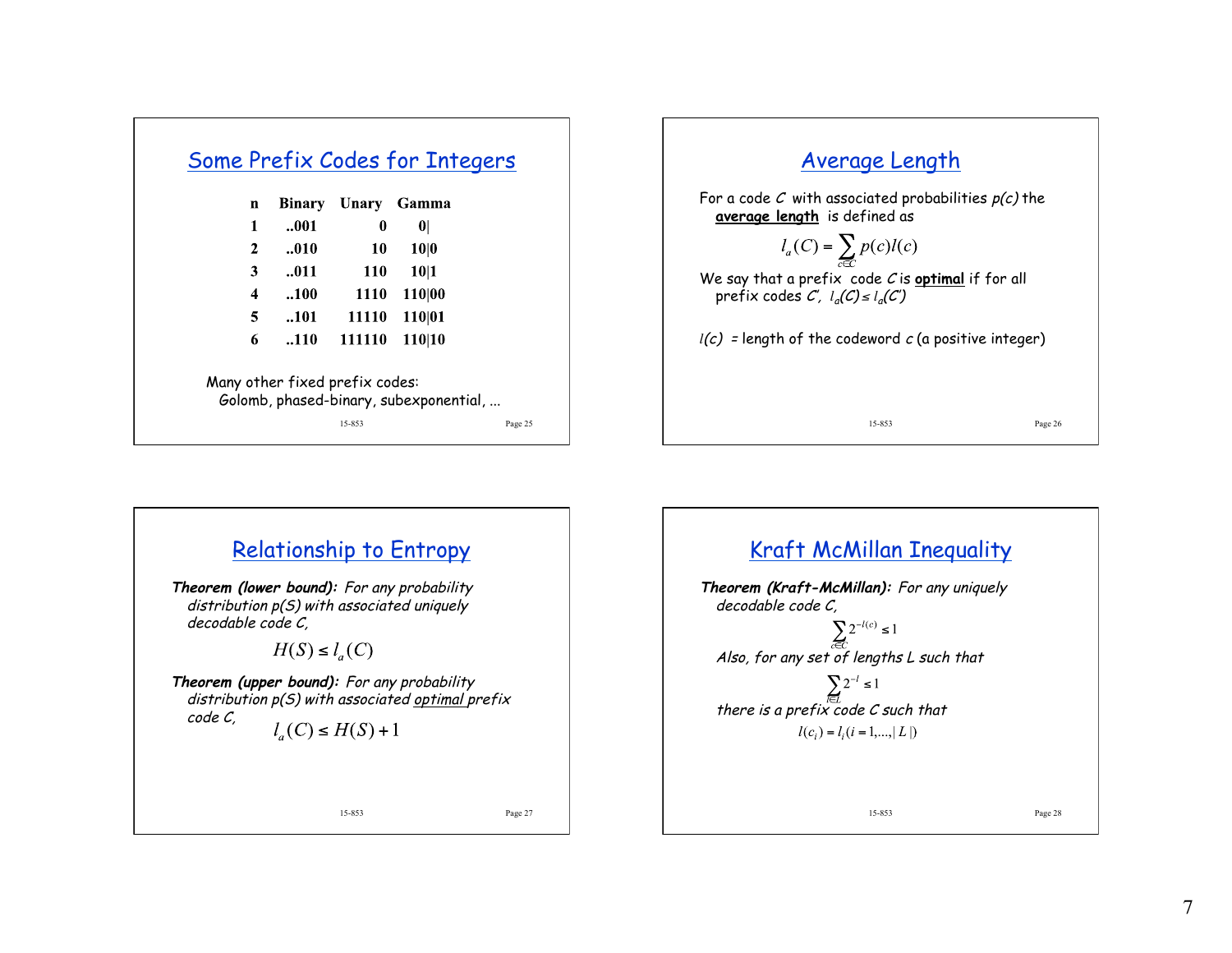



#### Another property of optimal codes **Theorem:** If C is an optimal prefix code for the probabilities {p $_1$ , …, p $_n$ } then p $_i$  > p $_j$ implies l(c<sub>i</sub>) ≤ l(c<sub>j</sub>) **Proof:** (by contradiction) Assume  $l(c_i) \rightarrow l(c_j)$ . Consider switching codes  $c_i$  and  $c_j^{\phantom{\dagger}}$  . If  $l_a$  is the average length of the original code, the length of the new code is  $l_a = l_a + p_i(l(c_i) - l(c_j)) + p_i(l(c_j) - l(c_i))$  $= l_a + (p_i - p_i)(l(c_i) - l(c_i))$  $l<_{\alpha}$ This is a contradiction since  $l_a$  is not optimal 15-853 Page 31

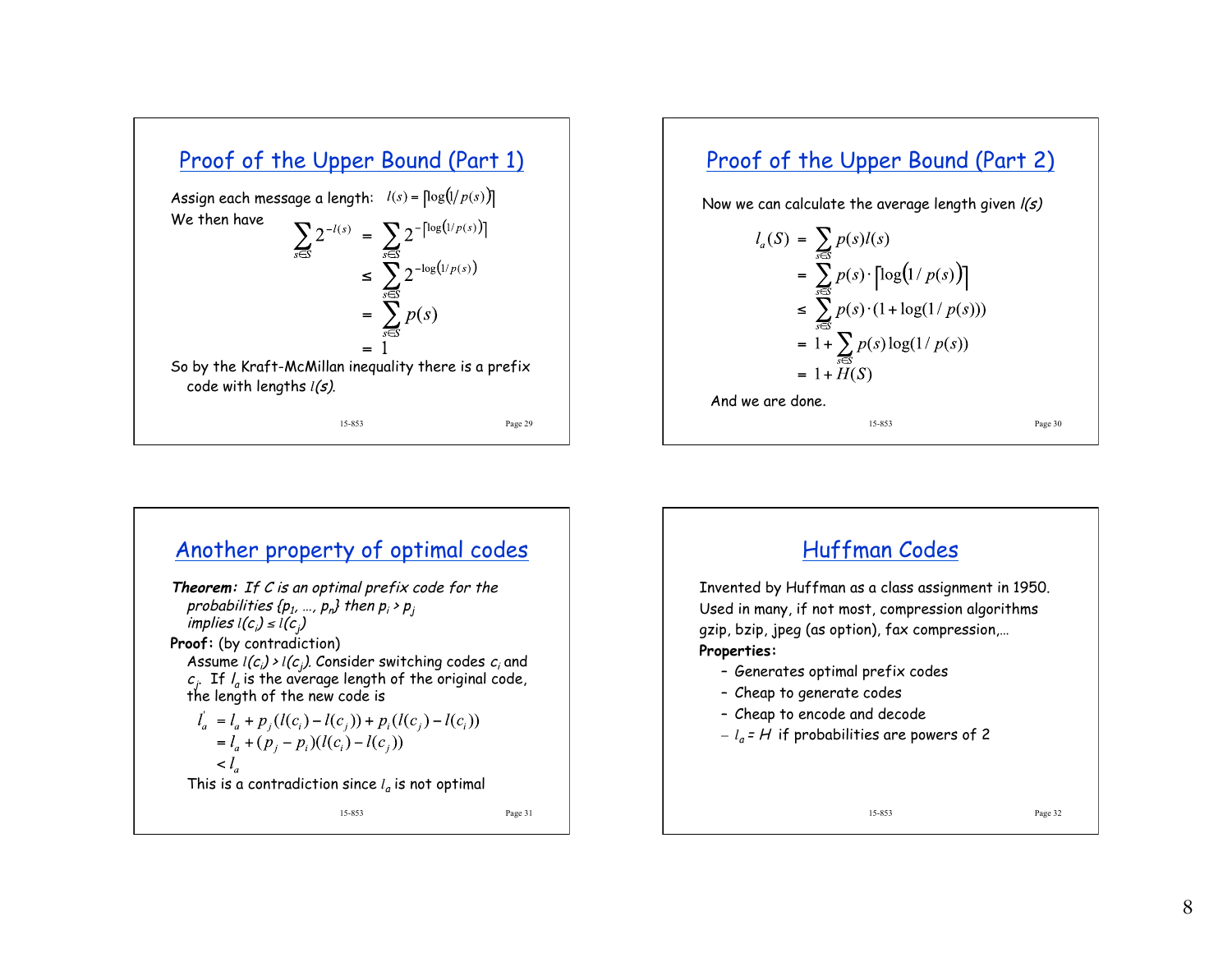





### Huffman codes are "optimal"

**Theorem:** The Huffman algorithm generates an optimal prefix code.

#### **Proof outline:**

Induction on the number of messages n.

Consider a message set S with n+1 messages

- 1. Can make it so least probable messages of S are neighbors in the Huffman tree
- 2. Replace the two messages with one message with probability  $p(m_1) + p(m_2)$  making S'
- 3. Show that if S' is optimal, then S is optimal
- 4. S' is optimal by induction

15-853 Page 36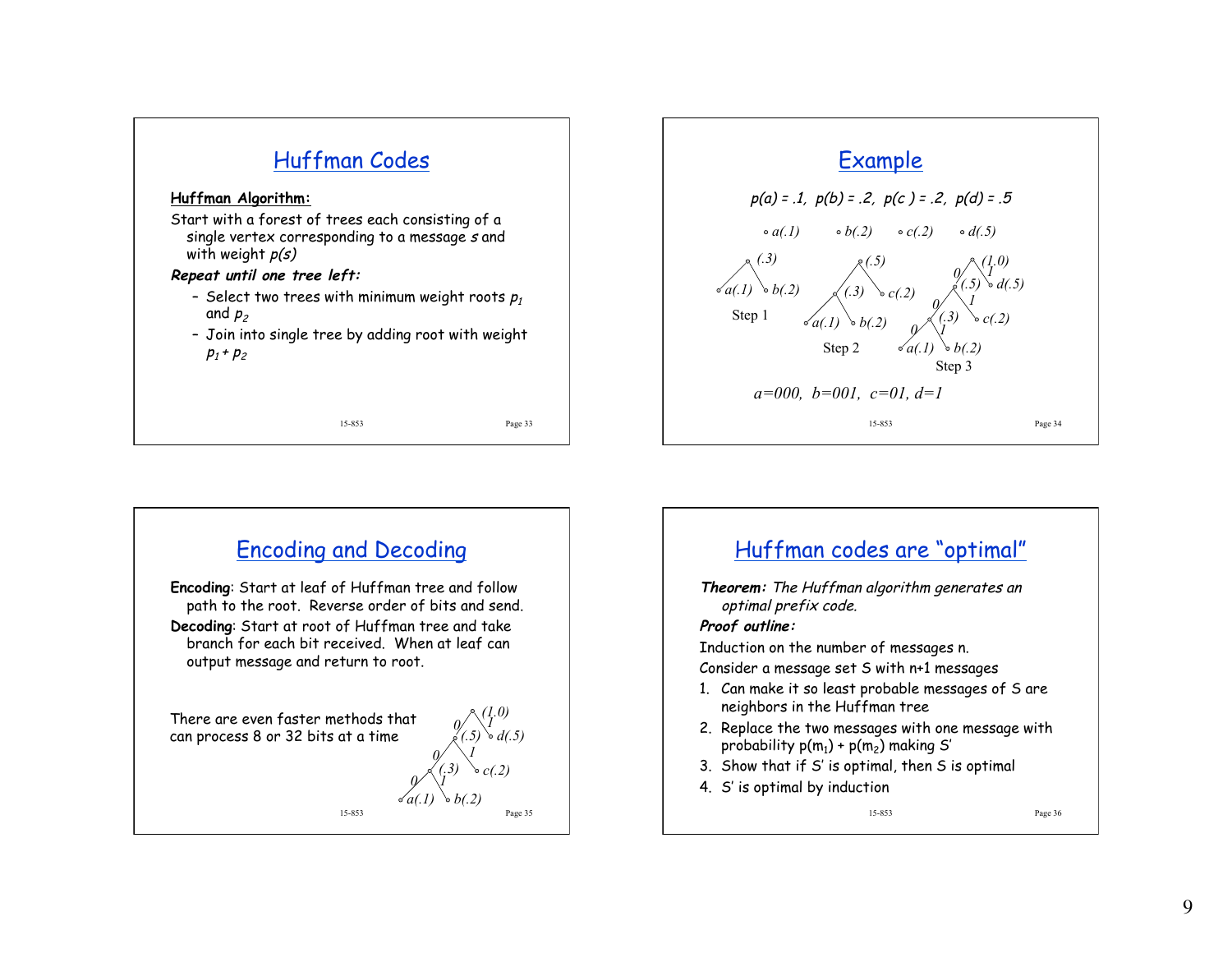



15-853 Page 39 Arithmetic Coding: message intervals Assign each probability distribution to an interval range from 0 (inclusive) to 1 (exclusive). e.g.  $a = .2$  $c = .3$  $b = .5$ 0.0  $0.2 0.7 1.0$  $f(a) = .0, f(b) = .2, f(c) = .7$ The interval for a particular message will be called the **message interval** (e.g for b the interval is [.2,.7))

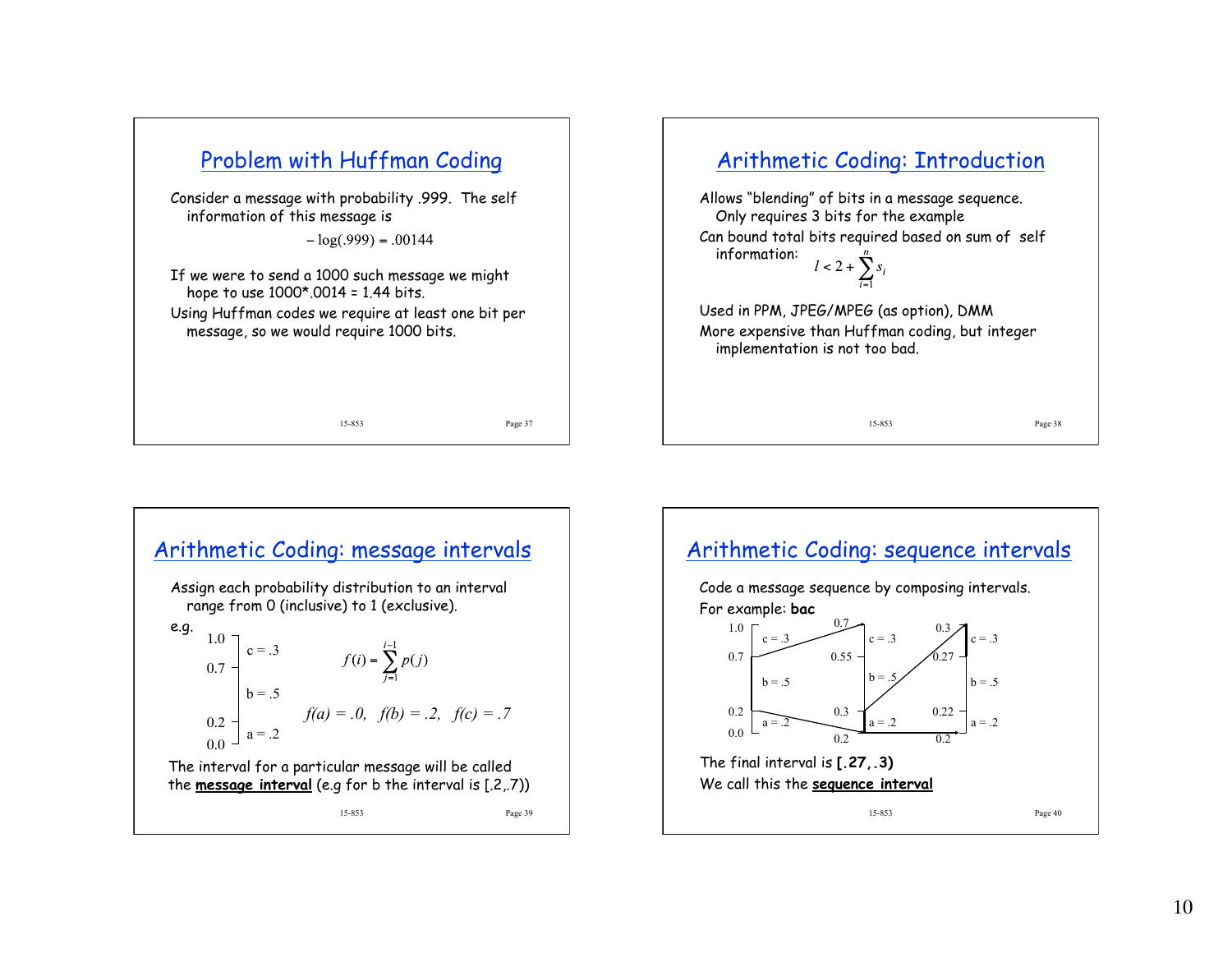





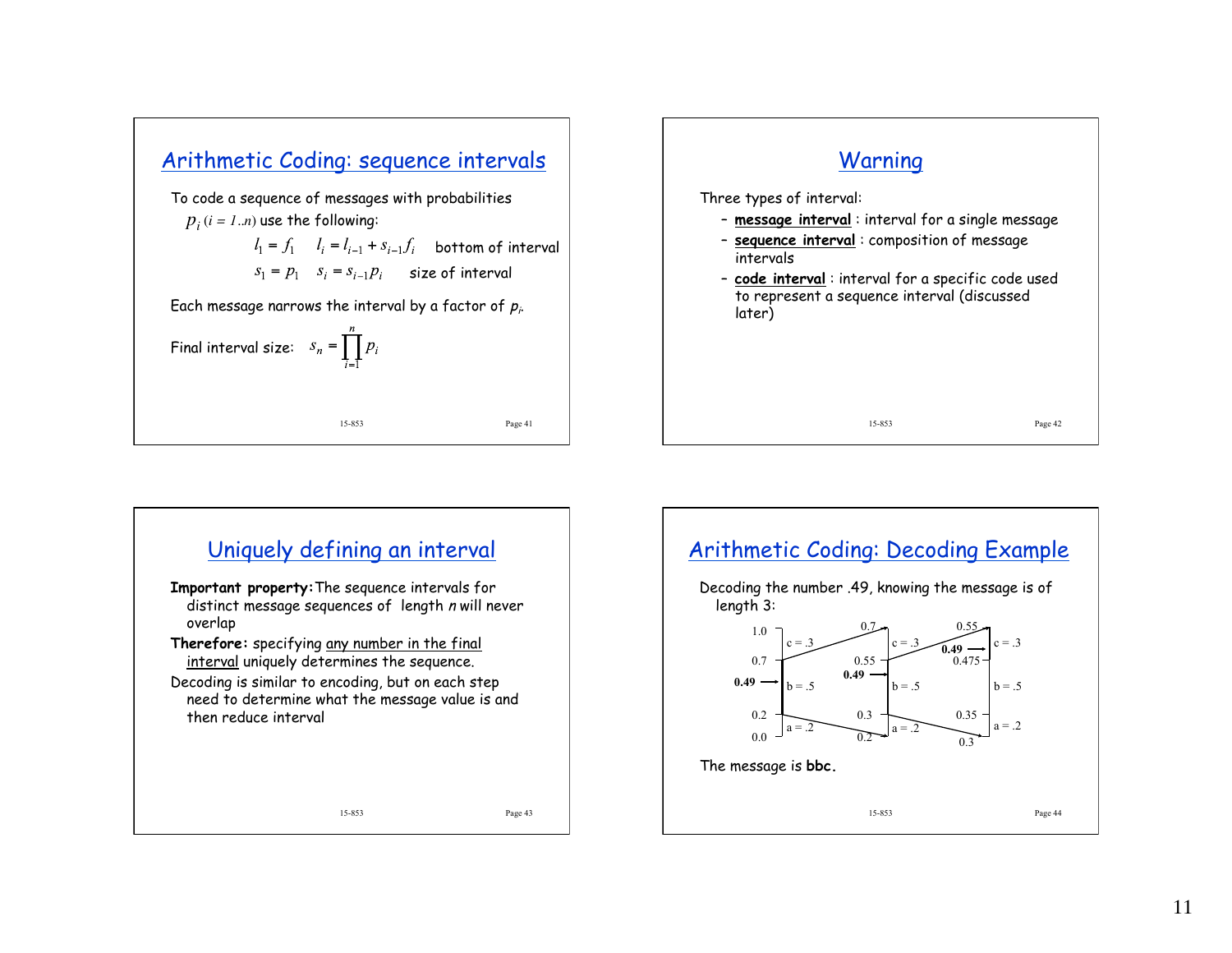





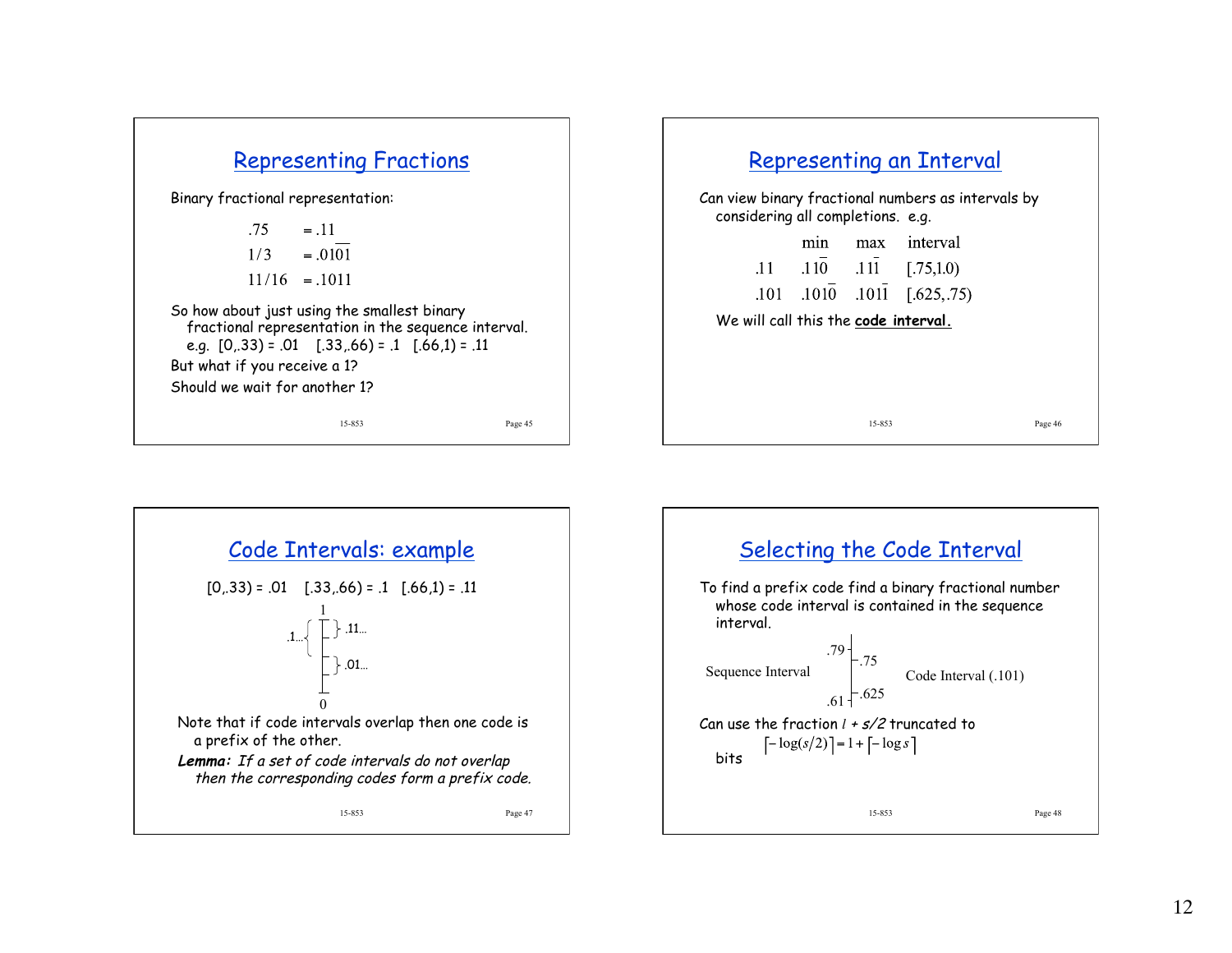





## 15-853 Page 52 Integer Arithmetic Coding Problem with RealArithCode is that operations on arbitrary precision real numbers is expensive. **Key Ideas of integer version:**  Keep integers in range  $[0..R)$  where R=2<sup>k</sup> Use rounding to generate integer sequence interval Whenever sequence interval falls into top, bottom or middle half, expand the interval by factor of 2 This integer Algorithm is an approximation or the real algorithm.